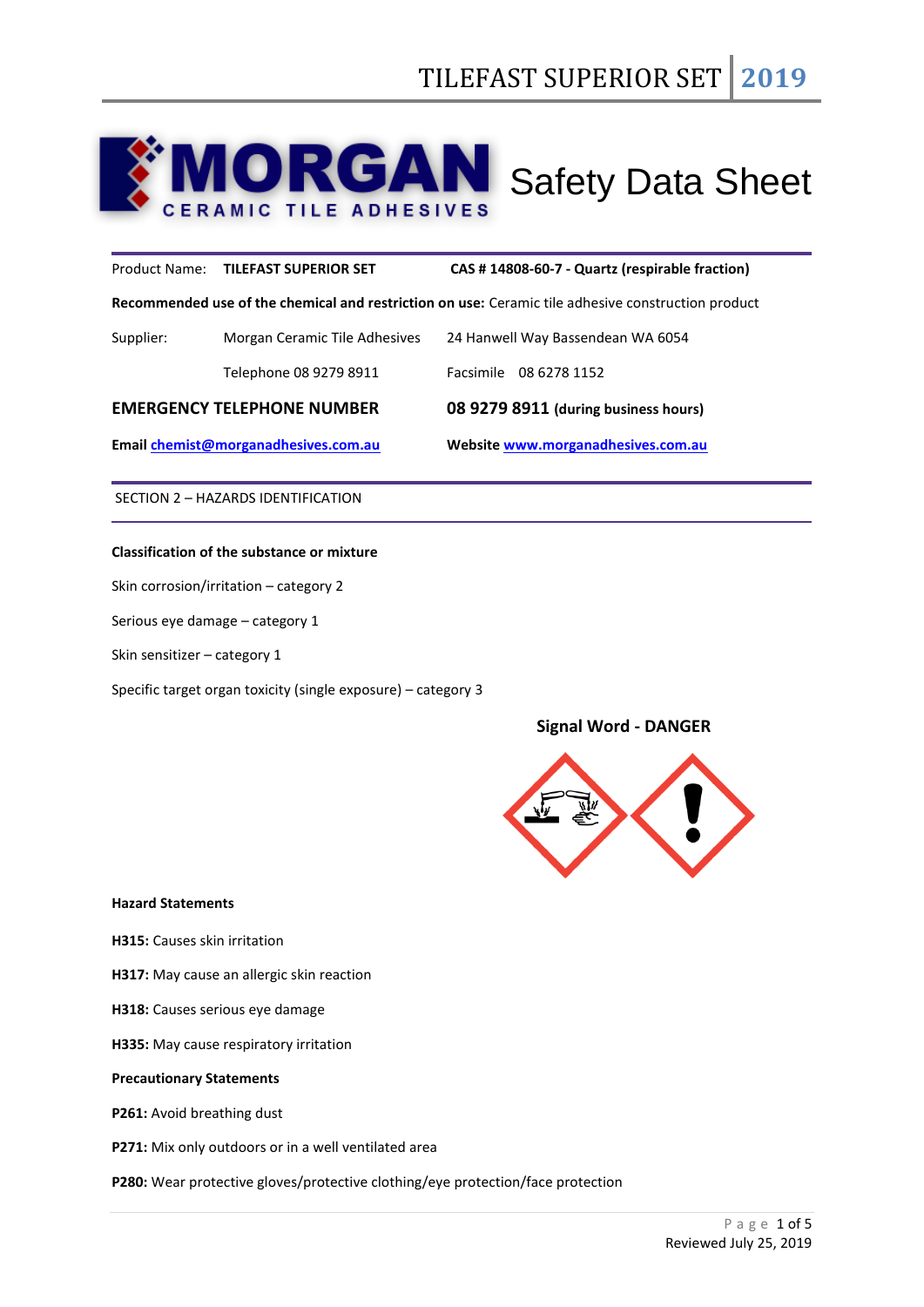**P302+P352: IF ON SKIN**: Wash with plenty of soap and water

**P304+P340: IF INHALED:** Remove victim to fresh air and keep at rest in a position comfortable for breathing

**P305+P351+P338: IF IN EYES:** Rinse cautiously with water for several minutes. Remove contact lenses if present and easy to do. Continue rinsing

**P310:** Immediately call a POISON CENTRE or doctor/physician

**P312:** Call a POISON CENTRE or doctor/physician if you feel unwell

**P333+P313:** If skin irritation or rash occurs: Get medical attention

**P362:** Take off contaminated clothing and wash before reuse

**P403+P223:** Store in a well ventilated place. Keep container tightly closed

**P405:** Store locked up

**P501:** Dispose of contents/container in accordance with local regulations

#### **HAZARDOUS CHEMICAL. NON DANGEROUS GOODS. NOT A SCHEDULED POISON**

#### SECTION 3 – COMPOSITION/INFORMATION ON INGREDIENTS

| Chemical                            | Cas#       | %w/w      |
|-------------------------------------|------------|-----------|
| <b>Quartz (respirable fraction)</b> | 14808-60-7 | < 10      |
| <b>Cement</b>                       | 65997-15-1 | $10 - 30$ |
| <b>NON HAZARDOUS Chemicals</b>      |            | to 100    |

#### SECTION 4 – FIRST AID MEASURES

Ingestion: Do not induce vomiting. Rinse the mouth with water. Give fruit juice or water to drink. Seek immediate medical assistance.

Eye Contact: Hold the eyelids open and irrigate the eyes with copious amounts of water for at least fifteen minutes. Seek immediate medical assistance.

Skin Contact: Remove the contaminated clothing. Rinse the exposed areas thoroughly with water. Clean the contaminated clothing before re-using.

Inhaled: Move the person to a source of fresh air. Seek medical advice if symptoms such as coughing persist.

SECTION 5 – FIRE FIGHTING MEASURES

### **HAZCHEM CODE: NONE ALLOCATED**

This product is not combustible. Decomposition of this product will result in the generation of toxic oxides of carbon. Flames on or in the vicinity of this product can be extinguished using conventional fire fighting agents and procedures.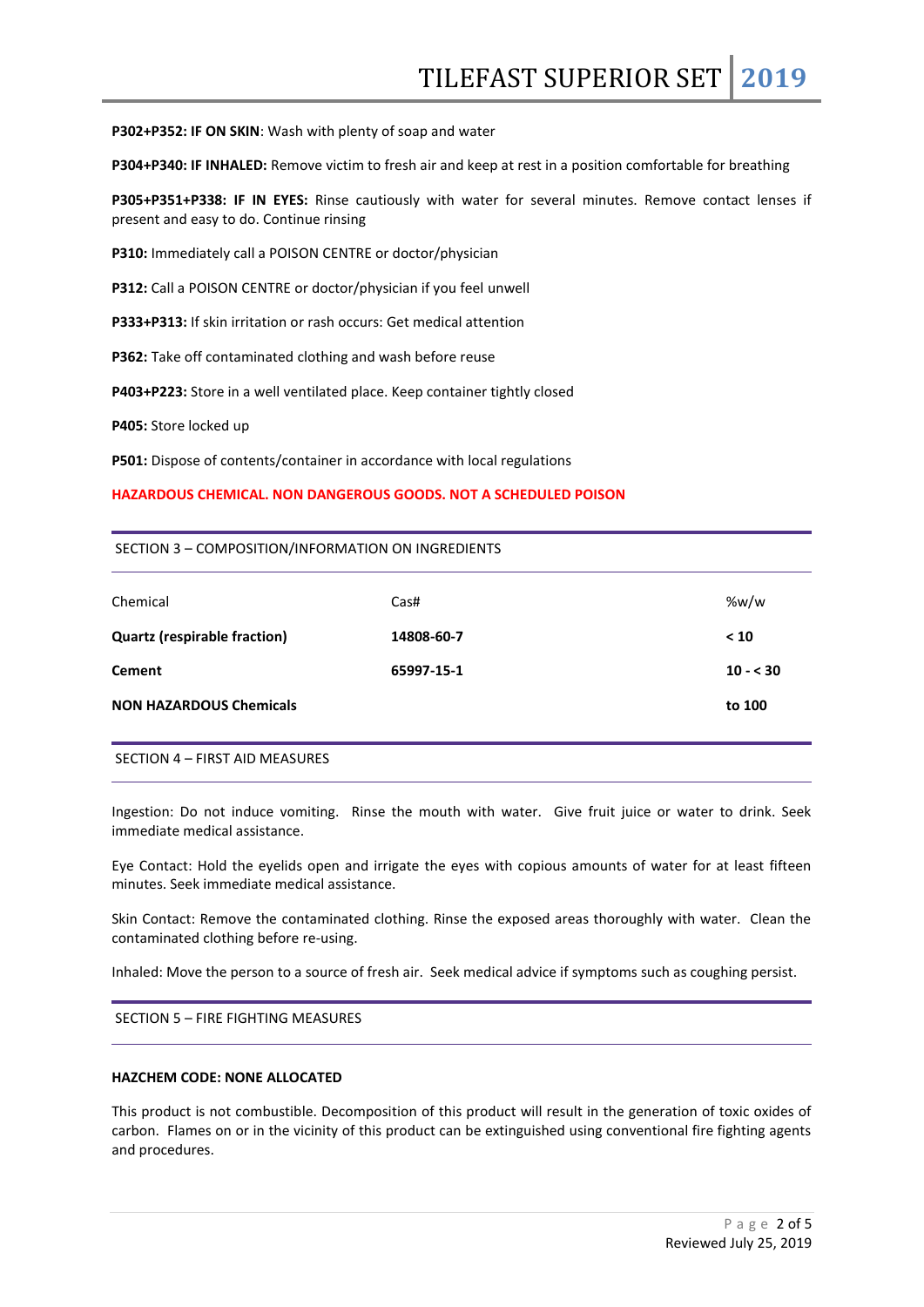## SECTION 6 – ACCIDENTAL RELEASE MEASURES

Avoid dust formation. For large spills, wear PVC gloves, dust goggles, overalls and a disposable Class P1 respirator (AS1715-1991). Do not allow the product to enter drains or surface water. Remove dry using conventional tools.

## SECTION 7 – HANDLING AND STORAGE

Store cool and dry. During storage and transport keep the product away from water based products and corrosive substances.

#### SECTION 8 – EXPOSURE CONTROLS/PERSONAL PROTECTION

Exposure Standards: An exposure standard for this product has not been allocated. The use of this product can lead to the generation of respirable dust. Morgan's therefore advice that the time weighted average (TWA) airborne concentration of the product should not exceed 0.1mg per cubic metre of contaminated air.

Engineering Controls: Morgan advises that the product should be carefully mixed into the recommended volume of water in a large bucket and in a well ventilated area so as to minimise the tiler's exposure to respirable dust.

Personal Protective Equipment: Always handle and use this product with common sense and good industrial hygiene practices. Tilers should avoid all unnecessary skin contact with this product. Chronic health effects can be avoided by the use of a barrier cream.

### SECTION 9 – PHYSICAL AND CHEMICAL PROPERTIES

| Appearance:           | Off White powder      | Solubility:              | Slightly soluble |
|-----------------------|-----------------------|--------------------------|------------------|
| Odour:                | Similar to cement     | Specific gravity:        | >1               |
| Vapour Pressure:      | Not relevant          | Vapour Density:          | Not relevant     |
| <b>Melting Point:</b> | >1200 degrees Celsius | <b>Boiling Point:</b>    | Not available    |
| Flammability:         | Not combustible       | <b>Explosion Limits:</b> | Not relevant     |
| pH:                   | 12 (1% solution)      | Ignition Temperature:    | Not relevant     |
|                       |                       |                          |                  |

#### SECTION 10 – STABILITY AND REACTIVITY

| Chemical stability:               | Stable when stored in a dry and cool environment. |
|-----------------------------------|---------------------------------------------------|
| Conditions to avoid:              | Moist and warm storage environment.               |
| Incompatible materials:           | Avoid exposing product to acids.                  |
| Hazardous decomposition products: | Product will release oxides of carbon.            |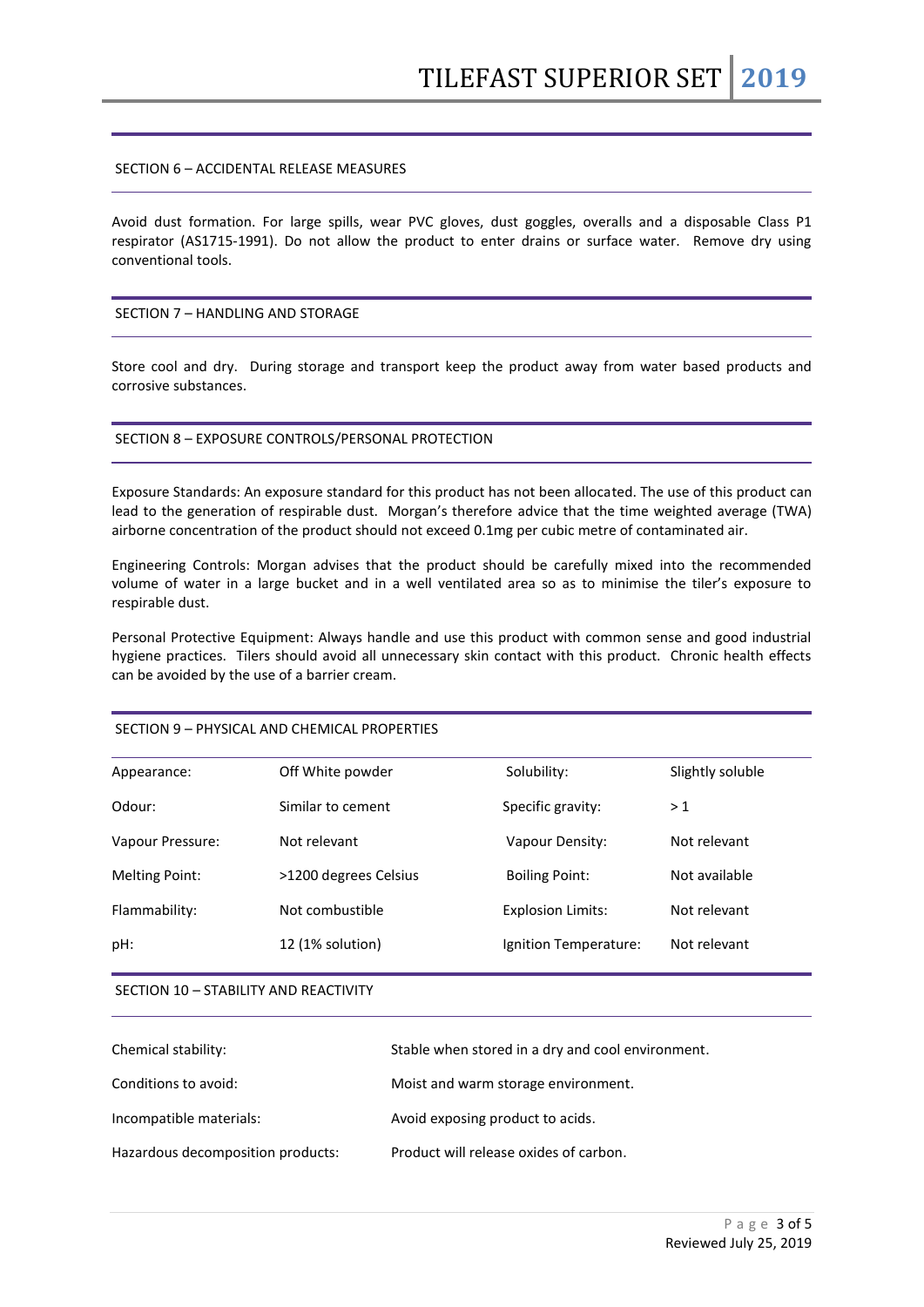Hazardous reactions: Product will react with acids.

#### SECTION 11- TOXICOLOGICAL INFORMATION

Adverse health effects due to the use of this product are not expected if the product is handled in accordance with this Safety Data Sheet and the products label. Symptoms that may arise if the product is mishandled are:

Ingestion: This product may cause mild burns to the mouth, throat and digestive tract.

Eye contact: This product may cause an inflammation of the eye.

Skin contact: This product may dry out the skin and cause mild alkali burns.

Inhaled: This product may cause an inflammation of the respiratory system.

Chronic health effects: In most individuals this product will cause a mild inflammation of the skin or dermatitis.

## SECTION 12 – ECOLOGICAL INFORMATION

This product can cause a pH shock to aquatic environments. Ensure appropriate measures are taken to prevent this product from entering the environment.

# SECTION 13 – DISPOSAL CONSIDERATIONS

This product can be treated as a common waste and can be cleaned up with a broom and shovel. Spills should be repacked into plastic lined buckets or into sealable plastic buckets. Before disposing please consult the chemical disposal regulations of the relevant Commonwealth, State, Territory or local government departments.

# SECTION 14 – TRANSPORT INFORMATION

# **NOT CLASSIFIED AS A DANGEROUS GOOD BY THE CRITERIA OF THE ADG CODE**

| UN Number:             | None allocated | Hazchem Code:    | None allocated |
|------------------------|----------------|------------------|----------------|
| Correct Shipping Name: | None allocated | Packaging Group: | None allocated |
| Dangerous Goods Class: | None allocated | EPG:             | None allocated |
| Subsidiary Risk:       | None allocated |                  |                |
|                        |                |                  |                |

#### SECTION 15 – REGULATORY INFORMATION

| Poisons Schedule: | A poisons schedule number has not been allocated to this product using the criteria<br>in the standard for the Uniform Scheduling of Drugs and Poisons (SUSDP). |
|-------------------|-----------------------------------------------------------------------------------------------------------------------------------------------------------------|
| AICS:             | The ingredients of this product are listed on the Australian Inventory of Chemical<br>Substances (AICS).                                                        |